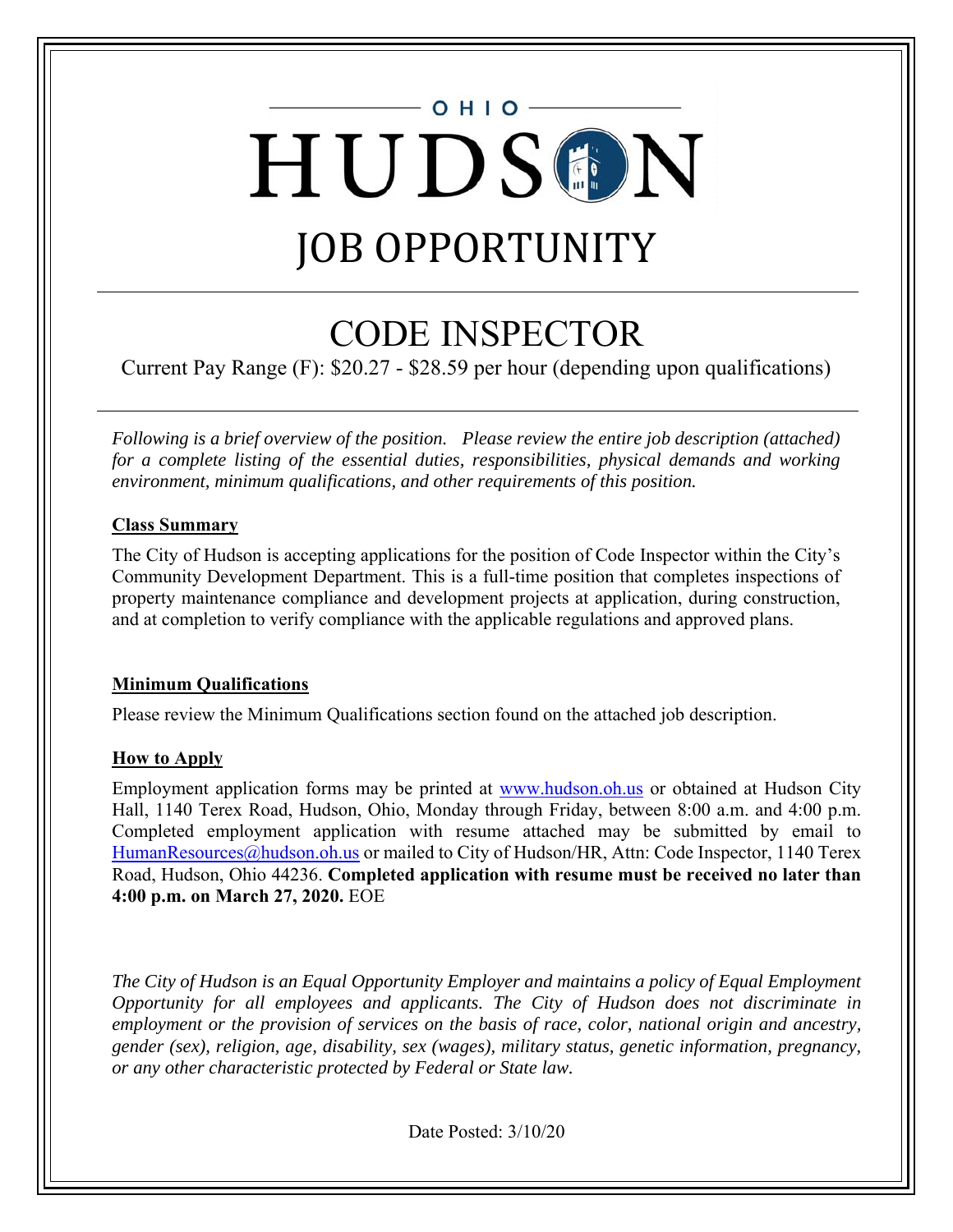## City of Hudson, Ohio

## **Code Inspector**

FLSA Status: N Non-Bargaining Updated: 3/10/2020

#### **CLASS SUMMARY**

Under general supervision of the Community Development Director; monitors conditions of record imposed by the City's Boards and Commissioners for compliance. Completes inspections of development projects at application, during construction, and at completion to verify compliance with the applicable regulations and the approved plans. Responses to resident questions related to compliance issues and projects commenced without an approved zoning certificate. Seeks compliance from individuals in violation of the Property Maintenance Code and otherwise initiates enforcement action, including Misdemeanor Violation procedures.

**ESSENTIAL DUTIES AND RESPONSIBILITIES** *(Any one position may not include all the duties listed nor do the listed examples include all duties which may be found in positions of this class. Allocation of positions to this class will be determined on the amount of time spend in performing the primary duties.)* 

Receives and investigates observed and alleged violations of the City's Zoning code; discusses matters with complainants; contacts the property owner; makes on-site inspections and sets up a time table for compliance.

Prepares letters notifying individuals of ordinance and code violations and follows proper procedures.

Manages an annual inspection program of the community to track potential zoning and property maintenance violations.

Issues notices of violation or court citations to individuals for violation not corrected by voluntary compliance;

Meets with property owners, lessees and residents to discuss zoning ordinance and code violations.

Documents field conditions of submitted applications, complete photograph documentation, and performs inspections of development during construction and at completion to verify compliance. Maintains accurate records of various permits, zoning complaints, and all follow up enforcement activity with the community development departments software database.

Works with Engineering Department, Public Works Department, and Police Department in enforcing Zoning and property maintenance Codes.

Works with the Summit County Department of Building Standards and other agencies related to enforcement of the Zoning and property maintenance codes.

Makes on-site inspections and/or communicates with individuals in violation to monitor progress towards compliance.

May perform other related duties as assigned.

Must have regular, reliable, and punctual attendance.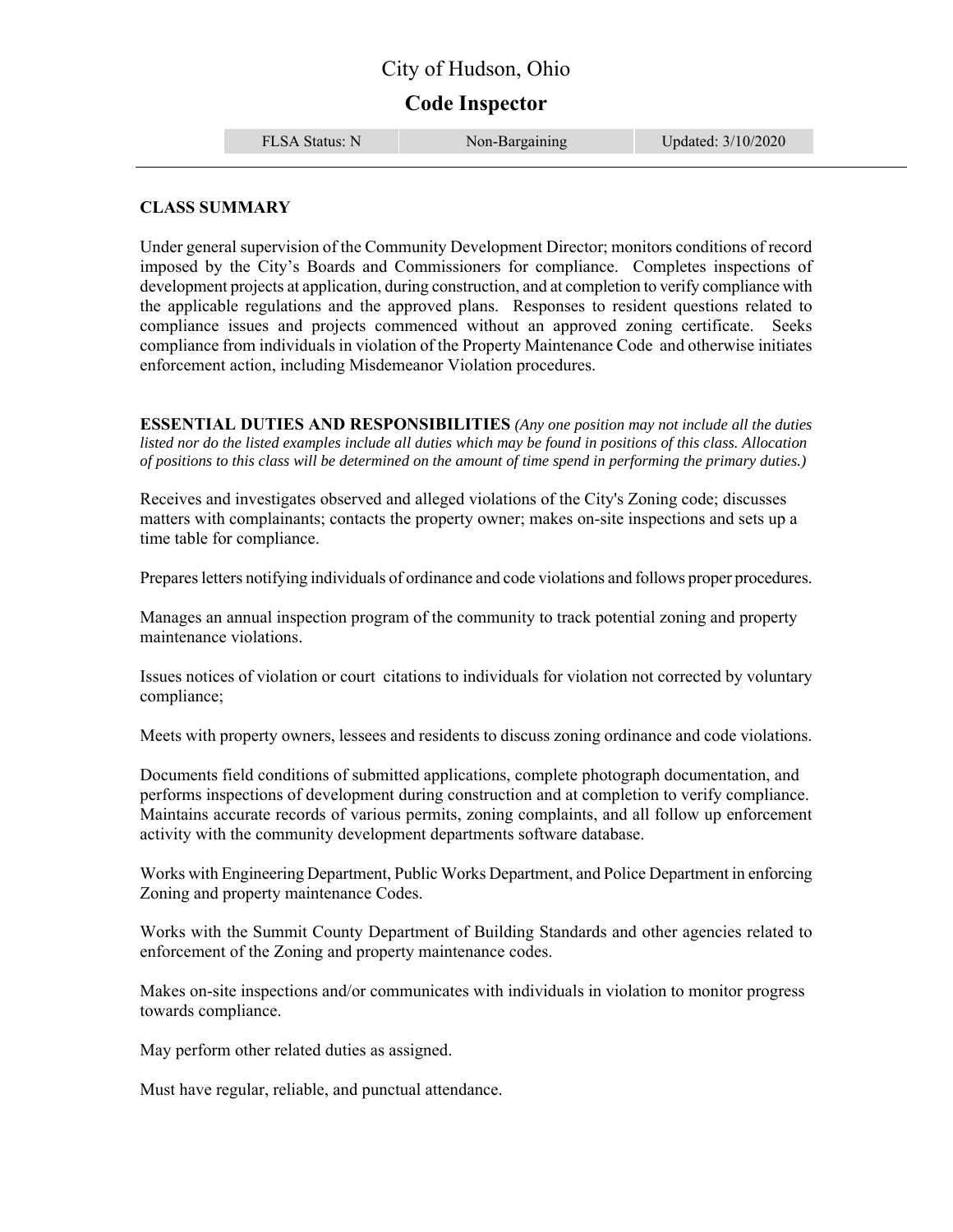# City of Hudson, Ohio

# **Code Inspector**

| FLSA Status: N | Non-Bargaining | Updated: 3/10/2020 |
|----------------|----------------|--------------------|
|                |                |                    |

Must follow and comply with City rules and policies.

### **PHYSICAL DEMANDS AND WORKING ENVIRONMENT**

While performing the duties of this job, the employee is frequently required to stand, walk, sit, reach with hands and arms, and talk or hear. The employee is required to use hands to finger, handle, or feel; climb or balance; and stoop, kneel, or crouch. The employee must occasionally life and/or move up to 25 pounds. Specific vision abilities required by this job include close vision, distance vision, color vision, peripheral vision, depth perception, ability to adjust focus, and require a valid drivers' license and ability to drive.

While performing the duties of this job, the employee works in outside weather conditions on uneven terrain and construction sites and is occasionally exposed to moving mechanical parts. The noise level in the work environment is usually moderate.

### **MINIMUM QUALIFICATIONS**

The Zoning Inspector requires the completion of an associate's degree in urban planning, construction management, or related field. Two years of experience in planning, zoning enforcement, construction management or zoning administration is also required; or any equivalent combination of education and/or experience that provides the following knowledge, abilities, and skills. A bachelor's degree is preferred and may substitute for one year of experience.

- Knowledge of planning and zoning procedures and construction.
- Knowledge of, or ability to quickly learn municipal government structure and process.
- Ability to recognize violations and initiate best corrective action.
- Possess a high degree of computer literacy including Microsoft Word and Excel.
- Ability to quickly learn department permitting software and any other future software/hardware.

Ability to read and interpret architectural and engineering design plans.

Ability to answer inquiries, resolve complaints, and communicate with property owners, lessees, contractors, developers, and the general public in an effective, tactful, and courteous manner, and to follow up and bring resolution to violations.

Ability to establish and maintain good working relationships and positive image in all external contacts.

Ability to review building and site plans and apply provisions of zoning ordinances and codes to determine compliance with said ordinances and codes.